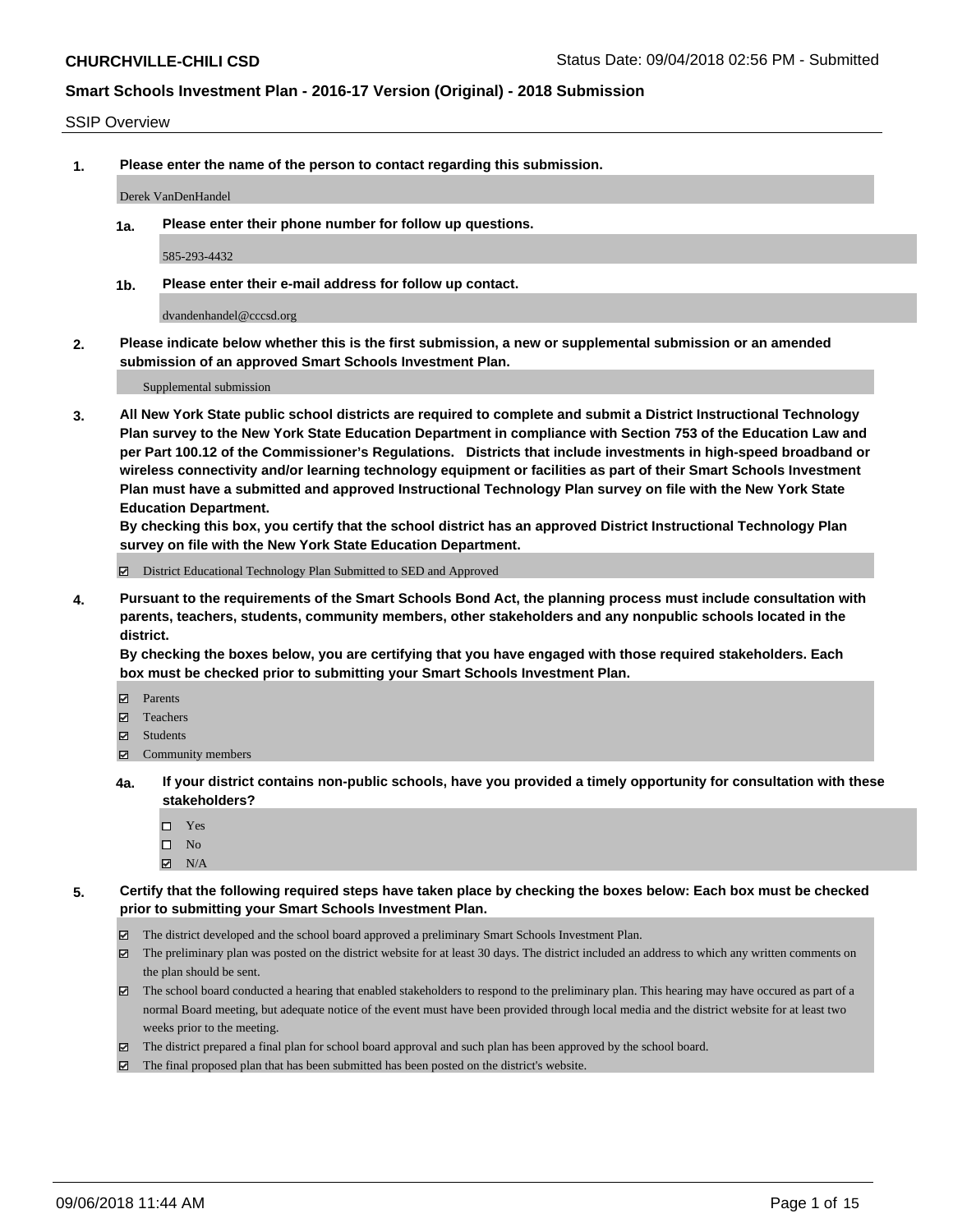SSIP Overview

**5a. Please upload the proposed Smart Schools Investment Plan (SSIP) that was posted on the district's website, along with any supporting materials. Note that this should be different than your recently submitted Educational Technology Survey. The Final SSIP, as approved by the School Board, should also be posted on the website and remain there during the course of the projects contained therein.**

Final SSIP BOE Presentation 10-13-15 Public.pdf

**5b. Enter the webpage address where the final Smart Schools Investment Plan is posted. The Plan should remain posted for the life of the included projects.**

https://www.cccsd.org/district.cfm?subpage=21130

**6. Please enter an estimate of the total number of students and staff that will benefit from this Smart Schools Investment Plan based on the cumulative projects submitted to date.**

4,255

**7. An LEA/School District may partner with one or more other LEA/School Districts to form a consortium to pool Smart Schools Bond Act funds for a project that meets all other Smart School Bond Act requirements. Each school district participating in the consortium will need to file an approved Smart Schools Investment Plan for the project and submit a signed Memorandum of Understanding that sets forth the details of the consortium including the roles of each respective district.**

 $\Box$  The district plans to participate in a consortium to partner with other school district(s) to implement a Smart Schools project.

### **8. Please enter the name and 6-digit SED Code for each LEA/School District participating in the Consortium.**

| Partner LEA/District | <b>ISED BEDS Code</b> |
|----------------------|-----------------------|
| (No Response)        | (No Response)         |

### **9. Please upload a signed Memorandum of Understanding with all of the participating Consortium partners.**

(No Response)

**10. Your district's Smart Schools Bond Act Allocation is:**

\$3,099,982

**11. Enter the budget sub-allocations by category that you are submitting for approval at this time. If you are not budgeting SSBA funds for a category, please enter 0 (zero.) If the value entered is \$0, you will not be required to complete that survey question.**

|                                       | Sub-<br>Allocations |
|---------------------------------------|---------------------|
| <b>School Connectivity</b>            | $\mathbf 0$         |
| Connectivity Projects for Communities | $\Omega$            |
| <b>Classroom Technology</b>           | 637,540             |
| Pre-Kindergarten Classrooms           | $\overline{0}$      |
| Replace Transportable Classrooms      | $\Omega$            |
| High-Tech Security Features           | $\overline{0}$      |
| Totals:                               | 637,540             |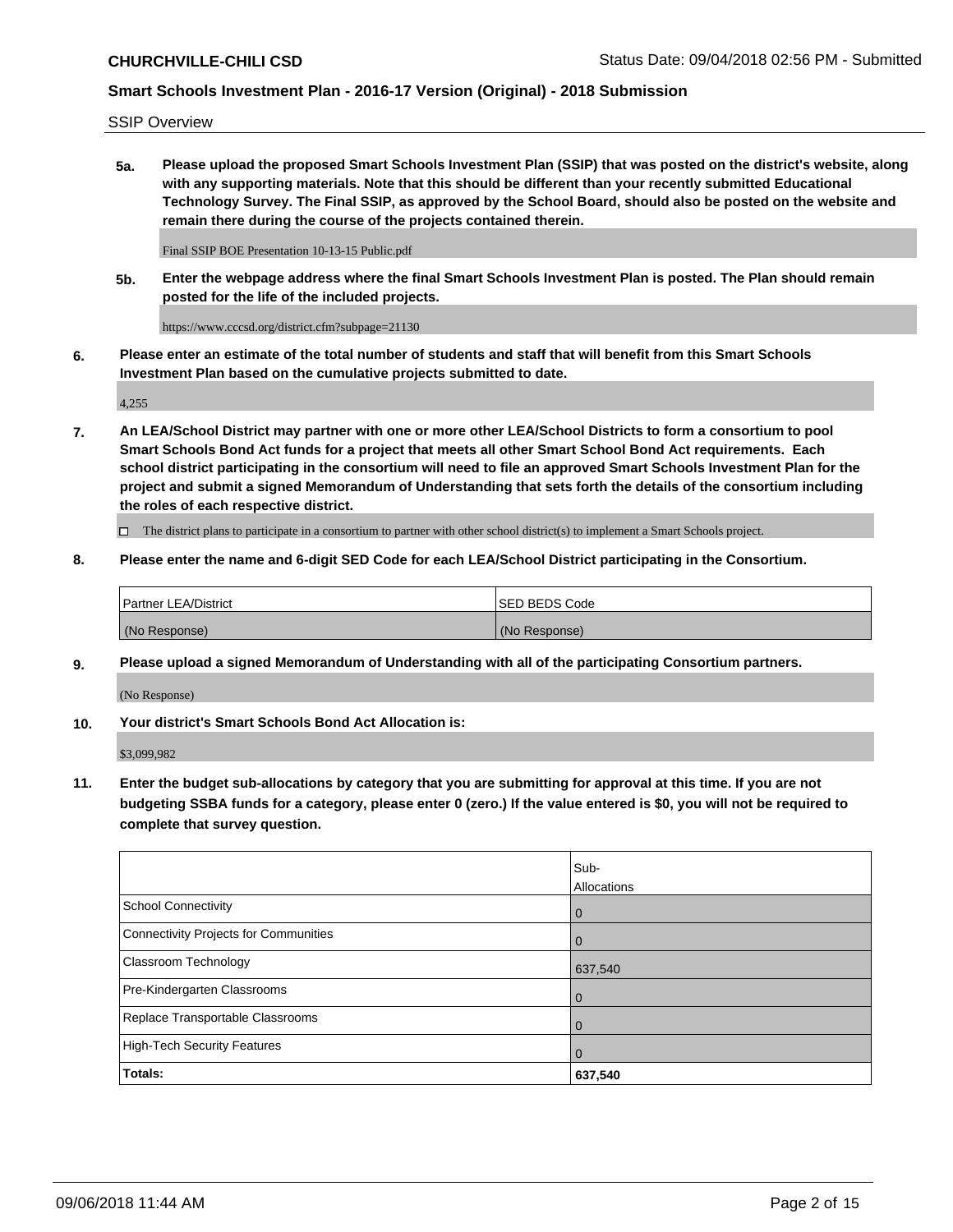School Connectivity

- **1. In order for students and faculty to receive the maximum benefit from the technology made available under the Smart Schools Bond Act, their school buildings must possess sufficient connectivity infrastructure to ensure that devices can be used during the school day. Smart Schools Investment Plans must demonstrate that:**
	- **• sufficient infrastructure that meets the Federal Communications Commission's 100 Mbps per 1,000 students standard currently exists in the buildings where new devices will be deployed, or**
	- **• is a planned use of a portion of Smart Schools Bond Act funds, or**
	- **• is under development through another funding source.**

**Smart Schools Bond Act funds used for technology infrastructure or classroom technology investments must increase the number of school buildings that meet or exceed the minimum speed standard of 100 Mbps per 1,000 students and staff within 12 months. This standard may be met on either a contracted 24/7 firm service or a "burstable" capability. If the standard is met under the burstable criteria, it must be:**

**1. Specifically codified in a service contract with a provider, and**

**2. Guaranteed to be available to all students and devices as needed, particularly during periods of high demand, such as computer-based testing (CBT) periods.**

**Please describe how your district already meets or is planning to meet this standard within 12 months of plan submission.**

(No Response)

**1a. If a district believes that it will be impossible to meet this standard within 12 months, it may apply for a waiver of this requirement, as described on the Smart Schools website. The waiver must be filed and approved by SED prior to submitting this survey.**

 $\Box$  By checking this box, you are certifying that the school district has an approved waiver of this requirement on file with the New York State Education Department.

#### **2. Connectivity Speed Calculator (Required)**

|                         | Number of<br>Students | Multiply by<br>100 Kbps | Divide by 1000 Current Speed<br>to Convert to<br>Required<br>Speed in Mb | l in Mb          | Expected<br>Speed to be<br>Attained Within   Required<br>12 Months | <b>Expected Date</b><br>When<br>Speed Will be<br><b>Met</b> |
|-------------------------|-----------------------|-------------------------|--------------------------------------------------------------------------|------------------|--------------------------------------------------------------------|-------------------------------------------------------------|
| <b>Calculated Speed</b> | (No<br>Response)      | (No Response)           | (No<br>Response)                                                         | (No<br>Response) | (No<br>Response)                                                   | (No<br>Response)                                            |

**3. Describe how you intend to use Smart Schools Bond Act funds for high-speed broadband and/or wireless connectivity projects in school buildings.**

(No Response)

**4. Describe the linkage between the district's District Instructional Technology Plan and the proposed projects. (There should be a link between your response to this question and your response to Question 1 in Part E. Curriculum and Instruction "What are the district's plans to use digital connectivity and technology to improve teaching and learning?)**

(No Response)

**5. If the district wishes to have students and staff access the Internet from wireless devices within the school building, or in close proximity to it, it must first ensure that it has a robust Wi-Fi network in place that has sufficient bandwidth to meet user demand.**

**Please describe how you have quantified this demand and how you plan to meet this demand.**

(No Response)

**6. As indicated on Page 5 of the guidance, the Office of Facilities Planning will have to conduct a preliminary review**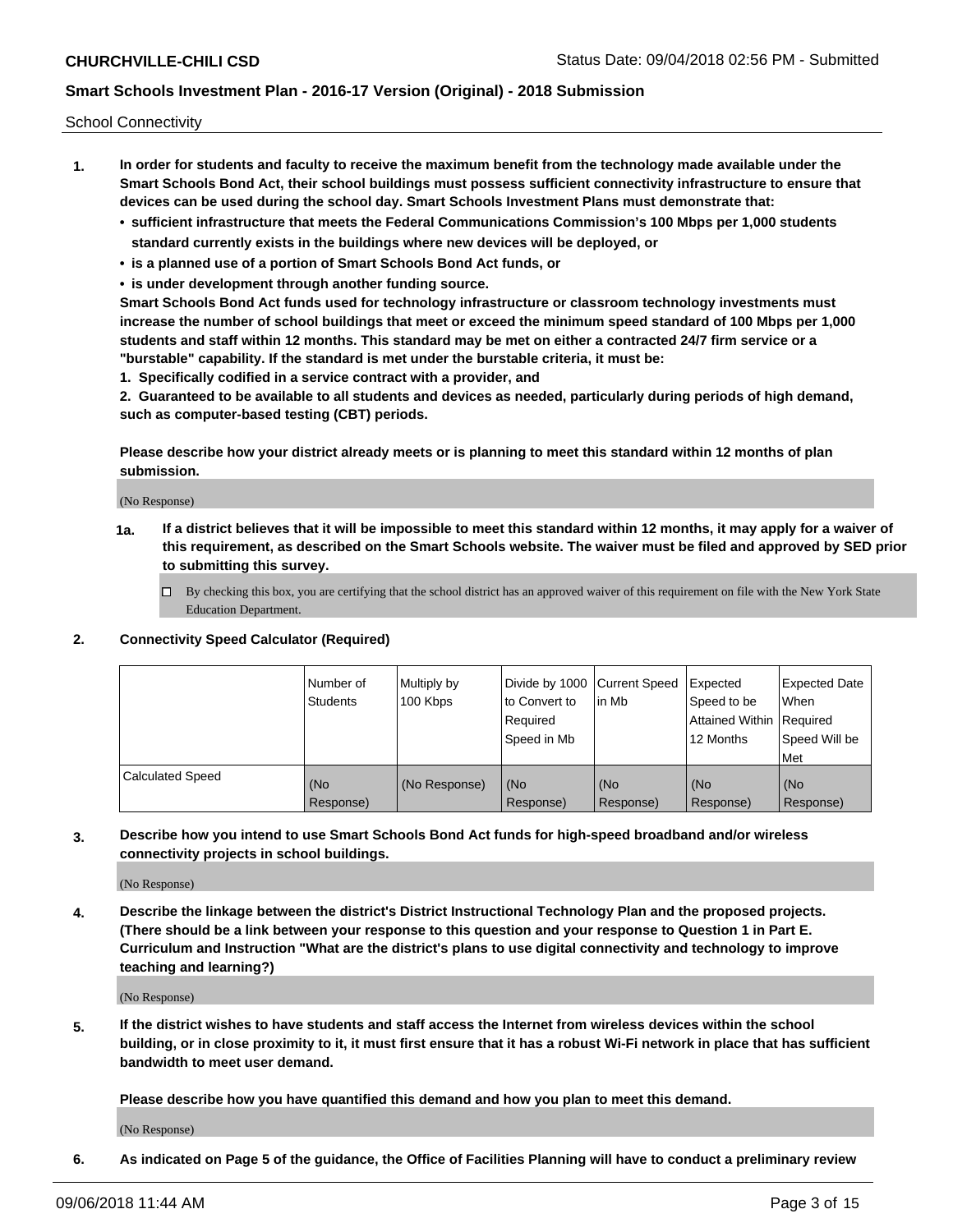School Connectivity

**of all capital projects, including connectivity projects.**

**Please indicate on a separate row each project number given to you by the Office of Facilities Planning.**

| Project Number |  |
|----------------|--|
|                |  |
| (No Response)  |  |
|                |  |

**7. Certain high-tech security and connectivity infrastructure projects may be eligible for an expedited review process as determined by the Office of Facilities Planning.**

**Was your project deemed eligible for streamlined review?**

(No Response)

**8. Include the name and license number of the architect or engineer of record.**

| Name          | License Number |
|---------------|----------------|
| (No Response) | (No Response)  |

**9. If you are submitting an allocation for School Connectivity complete this table. Note that the calculated Total at the bottom of the table must equal the Total allocation for this category that you entered in the SSIP Overview overall budget.** 

|                                            | Sub-              |
|--------------------------------------------|-------------------|
|                                            | <b>Allocation</b> |
| Network/Access Costs                       | (No Response)     |
| <b>Outside Plant Costs</b>                 | (No Response)     |
| School Internal Connections and Components | (No Response)     |
| <b>Professional Services</b>               | (No Response)     |
| Testing                                    | (No Response)     |
| <b>Other Upfront Costs</b>                 | (No Response)     |
| <b>Other Costs</b>                         | (No Response)     |
| Totals:                                    | 0                 |

**10. Please detail the type, quantity, per unit cost and total cost of the eligible items under each sub-category. This is especially important for any expenditures listed under the "Other" category. All expenditures must be eligible for tax-exempt financing to be reimbursed through the SSBA. Sufficient detail must be provided so that we can verify this is the case. If you have any questions, please contact us directly through smartschools@nysed.gov. NOTE: Wireless Access Points should be included in this category, not under Classroom Educational Technology, except those that will be loaned/purchased for nonpublic schools.**

| Select the allowable expenditure | Item to be purchased | Quantity      | <b>Cost per Item</b> | <b>Total Cost</b> |
|----------------------------------|----------------------|---------------|----------------------|-------------------|
| type.                            |                      |               |                      |                   |
| Repeat to add another item under |                      |               |                      |                   |
| each type.                       |                      |               |                      |                   |
| Network/Access Costs             | (No Response)        | (No Response) | (No Response)        | (No Response)     |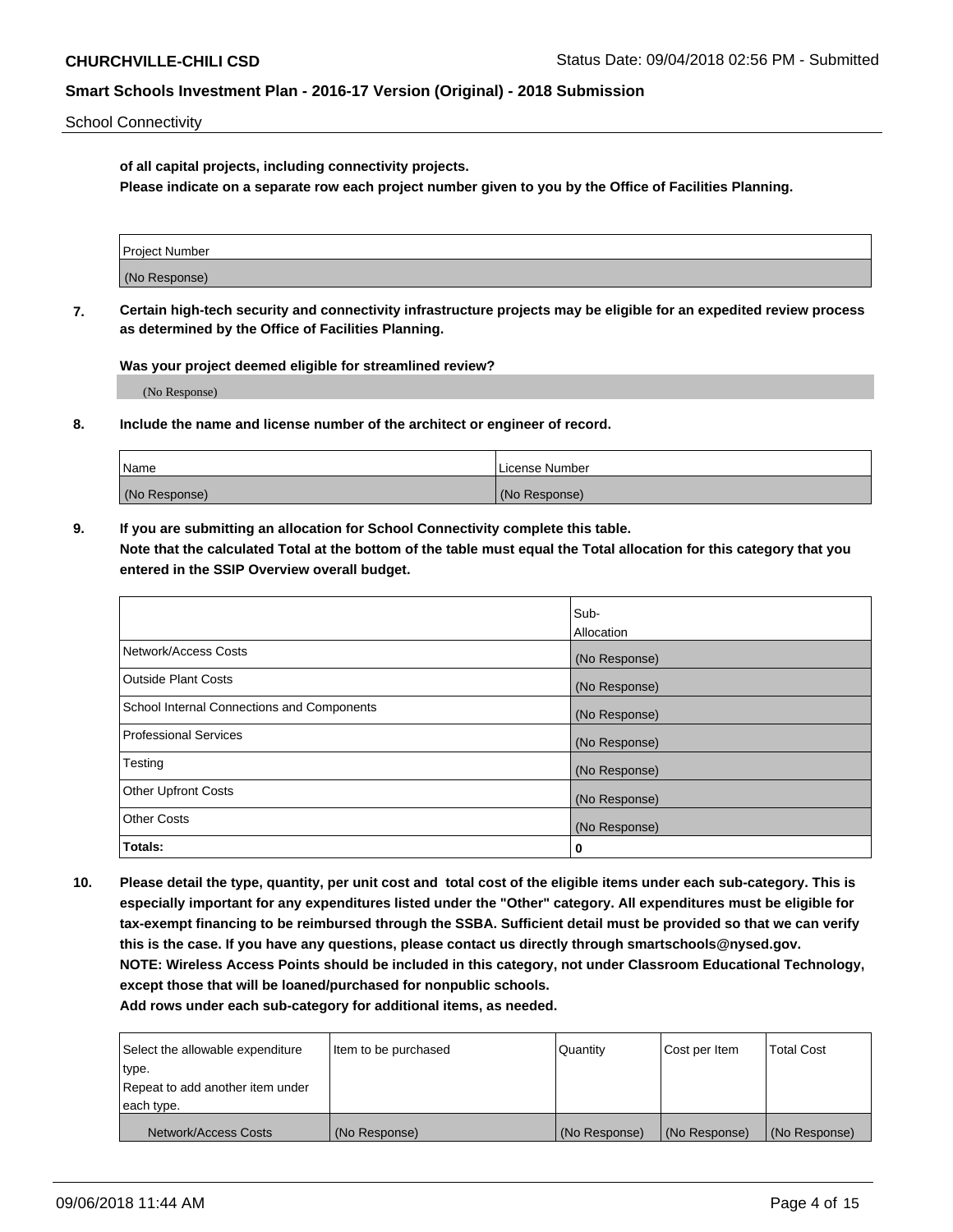Community Connectivity (Broadband and Wireless)

**1. Describe how you intend to use Smart Schools Bond Act funds for high-speed broadband and/or wireless connectivity projects in the community.**

(No Response)

**2. Please describe how the proposed project(s) will promote student achievement and increase student and/or staff access to the Internet in a manner that enhances student learning and/or instruction outside of the school day and/or school building.**

(No Response)

**3. Community connectivity projects must comply with all the necessary local building codes and regulations (building and related permits are not required prior to plan submission).**

 $\Box$  I certify that we will comply with all the necessary local building codes and regulations.

**4. Please describe the physical location of the proposed investment.**

(No Response)

**5. Please provide the initial list of partners participating in the Community Connectivity Broadband Project, along with their Federal Tax Identification (Employer Identification) number.**

| <b>Project Partners</b> | l Federal ID # |
|-------------------------|----------------|
| (No Response)           | (No Response)  |

**6. If you are submitting an allocation for Community Connectivity, complete this table.**

**Note that the calculated Total at the bottom of the table must equal the Total allocation for this category that you entered in the SSIP Overview overall budget.**

|                                    | Sub-Allocation |
|------------------------------------|----------------|
| Network/Access Costs               | (No Response)  |
| Outside Plant Costs                | (No Response)  |
| <b>Tower Costs</b>                 | (No Response)  |
| <b>Customer Premises Equipment</b> | (No Response)  |
| Professional Services              | (No Response)  |
| Testing                            | (No Response)  |
| <b>Other Upfront Costs</b>         | (No Response)  |
| <b>Other Costs</b>                 | (No Response)  |
| Totals:                            | 0              |

**7. Please detail the type, quantity, per unit cost and total cost of the eligible items under each sub-category. This is especially important for any expenditures listed under the "Other" category. All expenditures must be capital-bond eligible to be reimbursed through the SSBA. If you have any questions, please contact us directly through smartschools@nysed.gov.**

| Select the allowable expenditure | Item to be purchased | Quantity      | Cost per Item | <b>Total Cost</b> |
|----------------------------------|----------------------|---------------|---------------|-------------------|
| type.                            |                      |               |               |                   |
| Repeat to add another item under |                      |               |               |                   |
| each type.                       |                      |               |               |                   |
| (No Response)                    | (No Response)        | (No Response) | (No Response) | (No Response)     |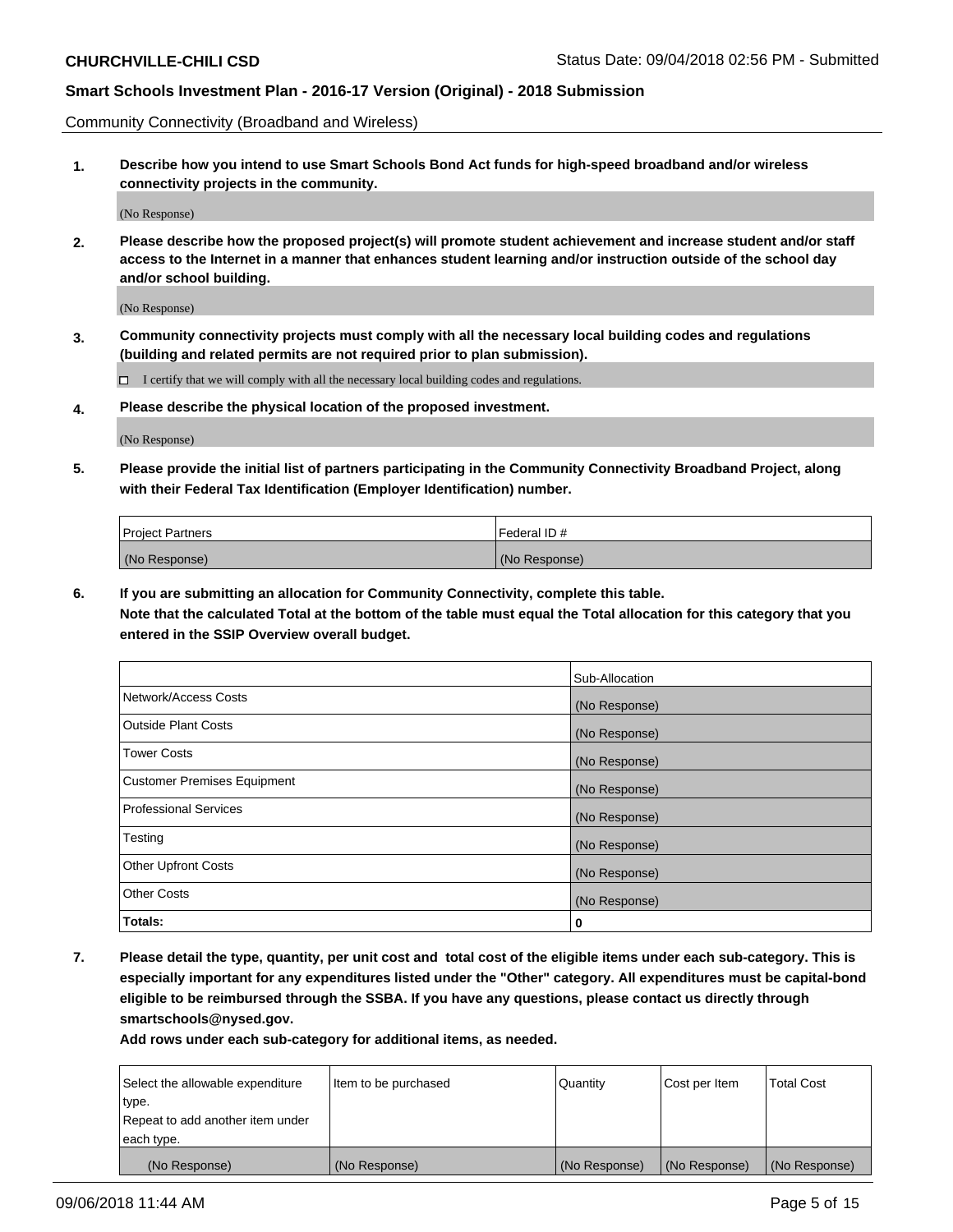### Classroom Learning Technology

**1. In order for students and faculty to receive the maximum benefit from the technology made available under the Smart Schools Bond Act, their school buildings must possess sufficient connectivity infrastructure to ensure that devices can be used during the school day. Smart Schools Investment Plans must demonstrate that sufficient infrastructure that meets the Federal Communications Commission's 100 Mbps per 1,000 students standard currently exists in the buildings where new devices will be deployed, or is a planned use of a portion of Smart Schools Bond Act funds, or is under development through another funding source. Smart Schools Bond Act funds used for technology infrastructure or classroom technology investments must increase the number of school buildings that meet or exceed the minimum speed standard of 100 Mbps per 1,000 students and staff within 12 months. This standard may be met on either a contracted 24/7 firm service or a "burstable" capability. If the standard is met under the burstable criteria, it must be:**

**1. Specifically codified in a service contract with a provider, and**

**2. Guaranteed to be available to all students and devices as needed, particularly during periods of high demand, such as computer-based testing (CBT) periods.**

**Please describe how your district already meets or is planning to meet this standard within 12 months of plan submission.**

Previous SmartSchools funding projects have increased district wide network bandwidth to 10mbps. This funding also updated all wireless access point to the latest technology 802.11ac. This summer, the district is increasing the Internet Bandwidth from 500mbps to 1gbps.These upgrades will have no problem supporting the current 4000 planned instructional devices now and in the future.

- **1a. If a district believes that it will be impossible to meet this standard within 12 months, it may apply for a waiver of this requirement, as described on the Smart Schools website. The waiver must be filed and approved by SED prior to submitting this survey.**
	- By checking this box, you are certifying that the school district has an approved waiver of this requirement on file with the New York State Education Department.

#### **2. Connectivity Speed Calculator (Required)**

|                         | l Number of<br>Students | Multiply by<br>100 Kbps | Divide by 1000 Current Speed<br>to Convert to<br>Required<br>Speed in Mb | in Mb | <b>Expected</b><br>Speed to be<br>Attained Within Required<br>12 Months | <b>Expected Date</b><br><b>When</b><br>Speed Will be<br>Met |
|-------------------------|-------------------------|-------------------------|--------------------------------------------------------------------------|-------|-------------------------------------------------------------------------|-------------------------------------------------------------|
| <b>Calculated Speed</b> | 3.850                   | 385.000                 | 385                                                                      | 500   | 1000                                                                    | <b>Now</b>                                                  |

**3. If the district wishes to have students and staff access the Internet from wireless devices within the school building, or in close proximity to it, it must first ensure that it has a robust Wi-Fi network in place that has sufficient bandwidth to meet user demand.**

**Please describe how you have quantified this demand and how you plan to meet this demand.**

The district has installed an 802.11ac access point in each of its educational spaces. Thus the district is capable of supporting the maximum wireless connection density as supported by the latest available wireless protocol. The district has also installed multiple wireless access point in larger, high density areas, such as cafeteria's, libraries and gyms.

**4. All New York State public school districts are required to complete and submit an Instructional Technology Plan survey to the New York State Education Department in compliance with Section 753 of the Education Law and per Part 100.12 of the Commissioner's Regulations.**

**Districts that include educational technology purchases as part of their Smart Schools Investment Plan must have a submitted and approved Instructional Technology Plan survey on file with the New York State Education Department.**

By checking this box, you are certifying that the school district has an approved Instructional Technology Plan survey on file with the New York State Education Department.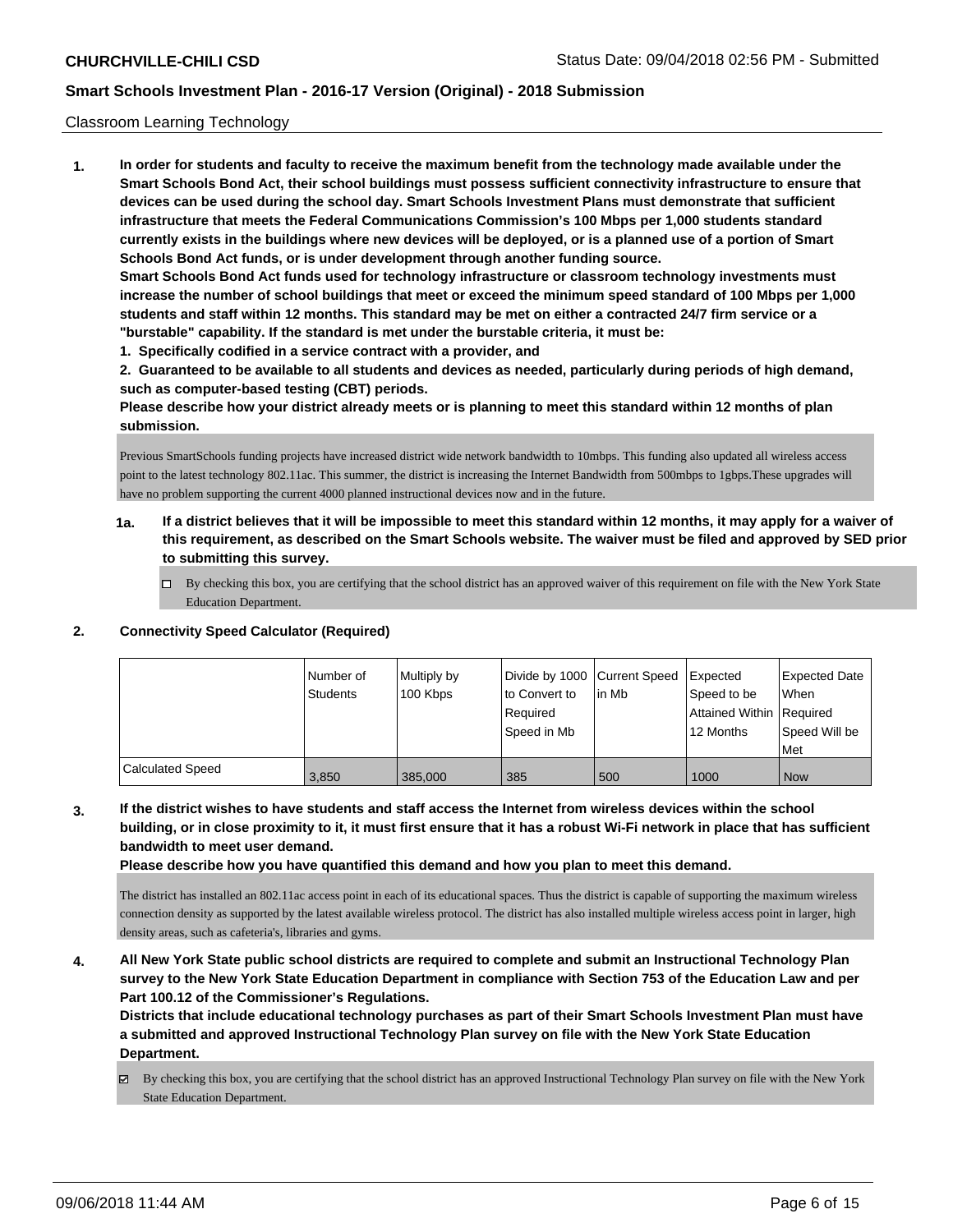### Classroom Learning Technology

**5. Describe the devices you intend to purchase and their compatibility with existing or planned platforms or systems. Specifically address the adequacy of each facility's electrical, HVAC and other infrastructure necessary to install and support the operation of the planned technology.**

New Recordex interactive flat panels will replace existing older Smartboard technology. All locations are already equipped with power needed for the new panels.

Lenovo e480 laptops are teacher device replacements. All district classrooms have wireless capacity for networking. External DVD drives are for these laptops to support use of DVD media on these devices.

Lenovo P320 Tiny Thinkcenter Desktops and Tiny-in-one monitors are going into existing PLTW computer labs and an existing Digital Arts lab. All labs are setup with the needed electrical and data wiring needs.

### **6. Describe how the proposed technology purchases will:**

- **> enhance differentiated instruction;**
- **> expand student learning inside and outside the classroom;**
- **> benefit students with disabilities and English language learners; and**
- **> contribute to the reduction of other learning gaps that have been identified within the district.**

**The expectation is that districts will place a priority on addressing the needs of students who struggle to succeed in a rigorous curriculum. Responses in this section should specifically address this concern and align with the district's Instructional Technology Plan (in particular Question 2 of E. Curriculum and Instruction: "Does the district's instructional technology plan address the needs of students with disabilities to ensure equitable access to instruction, materials and assessments?" and Question 3 of the same section: "Does the district's instructional technology plan address the provision of assistive technology specifically for students with disabilities to ensure access to and participation in the general curriculum?"**

The district continues to align and adapt new digital resources and a learning management system that supports high quality, differentiated instruction and allows for personalized learning opportunities for all students both in and out of the classroom.

Teachers use Interactive Display panels in the classroom to share and promote collaboration with a variety of instructional tools including, Google Classroom, G Suite, Google Forms, Padlet, Moodle, WeVideo, etc...

All student devices and desktop devices in classrooms are equipped with assistive technology tools, like read-aloud tools, meaning of text through explanation and pictures, translation, speech to text, word prediction, online thesaurus, etc. allows for further differentiation.

Professional development for all teachers, including teachers of ELL's and Students with Disabilities, occurs on a regular basis. The use of an instructional technology coach provides direct support in co-planning and co-teaching when providing more specific, timely instruction to students in

intervention settings, supported environments ,and general instruction

### **7. Where appropriate, describe how the proposed technology purchases will enhance ongoing communication with parents and other stakeholders and help the district facilitate technology-based regional partnerships, including distance learning and other efforts.**

Increasingly, technology is helping us execute collaborative teaching strategies combined with professional learning to better connect our educators, students and parents. Additionally, technology will help students to meet college and career readiness goals and develop their twenty first century skills.

College and career readiness is evident in classrooms with new desktop systems which support multi-media and engineering curriculums for careers in advertising, marketing and engineering areas.

Learning management systems (Moodle and Google Classroom) are utilized across grade levels on a regular basis to provide students with experience in blended/online learning, the opportunity to obtain and submit work online, and provides opportunities for collaborative learning (through the use of Google Apps for Education).

Parent/Student Portal gives parents and students access to monitor individual progress and enhances students ability to be responsible for their own learning as they have the ability to monitor their progress and set goals for themselves.

The school district is now offering several online courses. Additionally, teachers use interactive display panels to capture lecture content to save to various learning management systems for flipped classrooms, providing instructional material in alternate ways and when students miss a given class.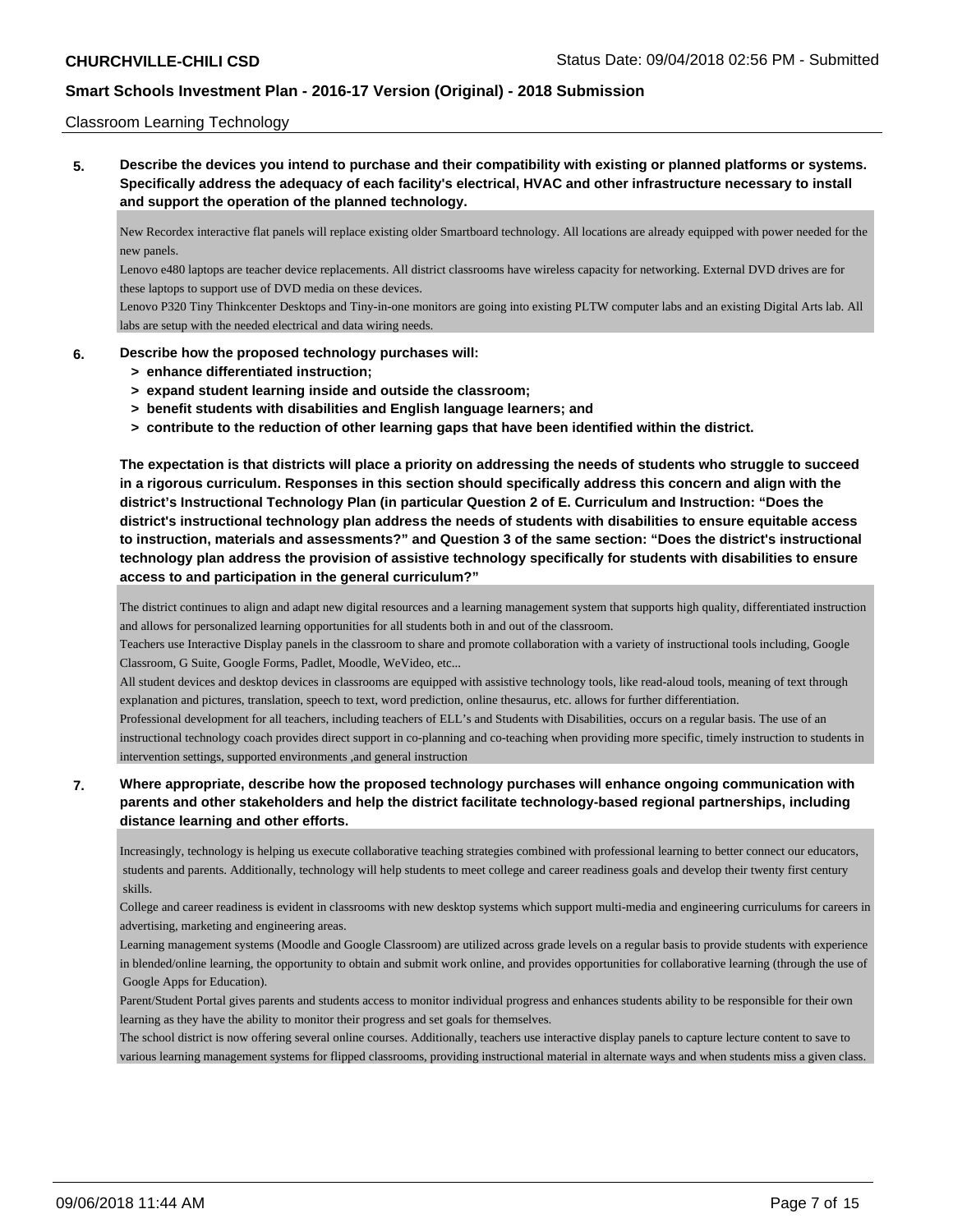### Classroom Learning Technology

**8. Describe the district's plan to provide professional development to ensure that administrators, teachers and staff can employ the technology purchased to enhance instruction successfully.**

**Note: This response should be aligned and expanded upon in accordance with your district's response to Question 1 of F. Professional Development of your Instructional Technology Plan: "Please provide a summary of professional development offered to teachers and staff, for the time period covered by this plan, to support technology to enhance teaching and learning. Please include topics, audience and method of delivery within your summary."**

The district maintains teaching staff certification on multi-media and engineering programs to support curriculum instruction carried out in upgraded computer labs at the high school in support of multi-media and engineering classes.

The district has been a Google Apps for Education (Docs, Sheets, Slides, Drawings, Forms, Sites, Classroom) district for 4 years now. We have provided Google Apps training in a variety of ways to all teaching, admin and support staff with Full day workshops, Small group PD meetings/PLCs, 1:1 Coaching (planning, co-teaching, reflection).

In addition, 3-12 Instructional Staff have had full day workshops on using Google Apps to Increase Writing Volume.

The district has used Moodle Learning Management system for the last three years. Level 1 training includes adding resources, forums, etc. Level 2 training includes Glossary, Quizzes, etc. SMART Notebook Level 1 and level 2 training has been provided for many years assisting teachers in the use and creation of interactive content on interactive boards.

Yearly workshops are provided on building Classroom Websites and managing course gradebooks to Support School-Home Communication. Digital Storytelling workshops combine the use of several eResources and video creation tools that integrate English Language Arts and technology for creative telling story projects.

The district continues to increase its online course offerings and is working on other blended course offering possibilities.

## **9. Districts must contact the SUNY/CUNY teacher preparation program that supplies the largest number of the district's new teachers to request advice on innovative uses and best practices at the intersection of pedagogy and educational technology.**

By checking this box, you certify that you have contacted the SUNY/CUNY teacher preparation program that supplies the largest number of your new teachers to request advice on these issues.

#### **9a. Please enter the name of the SUNY or CUNY Institution that you contacted.**

SUNY Geneseo

**9b. Enter the primary Institution phone number.**

585-245-5151

**9c. Enter the name of the contact person with whom you consulted and/or will be collaborating with on innovative uses of technology and best practices.**

Dr. Anjoo Sikka

**10. A district whose Smart Schools Investment Plan proposes the purchase of technology devices and other hardware must account for nonpublic schools in the district.**

#### **Are there nonpublic schools within your school district?**

Yes

 $\blacksquare$  No

**11. Nonpublic Classroom Technology Loan Calculator**

**The Smart Schools Bond Act provides that any Classroom Learning Technology purchases made using Smart Schools funds shall be lent, upon request, to nonpublic schools in the district. However, no school district shall be required to loan technology in amounts greater than the total obtained and spent on technology pursuant to the Smart Schools Bond Act and the value of such loan may not exceed the total of \$250 multiplied by the nonpublic school enrollment in the base year at the time of enactment.**

**See:**

**http://www.p12.nysed.gov/mgtserv/smart\_schools/docs/Smart\_Schools\_Bond\_Act\_Guidance\_04.27.15\_Final.pdf.**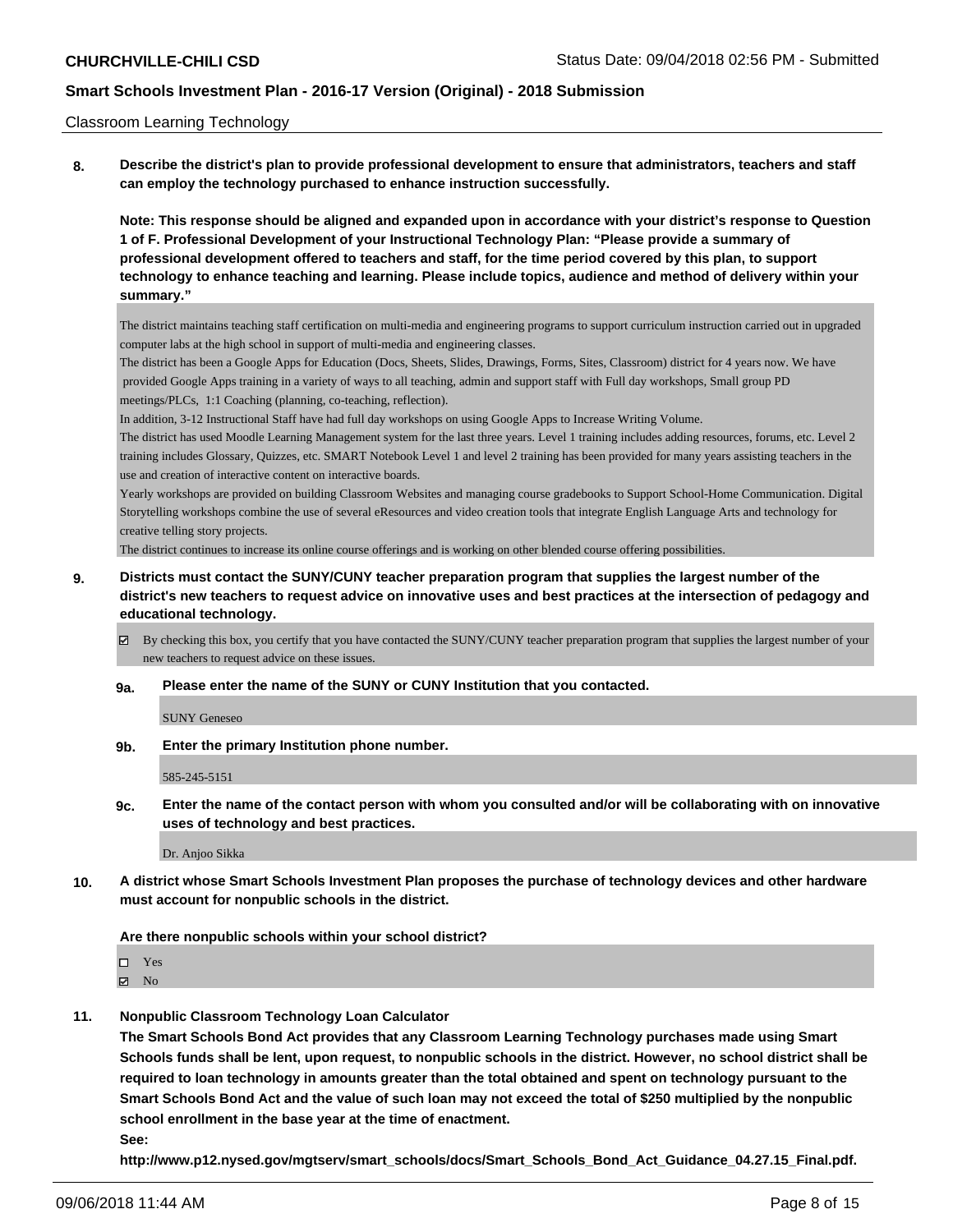Classroom Learning Technology

|                                     | 1. Classroom<br>Technology<br>Sub-allocation | l 2. Public<br>Enrollment<br>$(2014 - 15)$ | 3. Nonpublic<br>Enrollment<br>$(2014-15)$ | l 4. Sum of<br>Public and<br>l Nonpublic                                                      | 15. Total Per<br>Pupil Sub-<br>lallocation | 6. Total<br>Nonpublic Loan  <br>Amount |
|-------------------------------------|----------------------------------------------|--------------------------------------------|-------------------------------------------|-----------------------------------------------------------------------------------------------|--------------------------------------------|----------------------------------------|
|                                     |                                              |                                            |                                           | Enrollment                                                                                    |                                            |                                        |
| Calculated Nonpublic Loan<br>Amount |                                              |                                            |                                           | (No Response)   (No Response)   (No Response)   (No Response)   (No Response)   (No Response) |                                            |                                        |

**12. To ensure the sustainability of technology purchases made with Smart Schools funds, districts must demonstrate a long-term plan to maintain and replace technology purchases supported by Smart Schools Bond Act funds. This sustainability plan shall demonstrate a district's capacity to support recurring costs of use that are ineligible for Smart Schools Bond Act funding such as device maintenance, technical support, Internet and wireless fees, maintenance of hotspots, staff professional development, building maintenance and the replacement of incidental items. Further, such a sustainability plan shall include a long-term plan for the replacement of purchased devices and equipment at the end of their useful life with other funding sources.**

 $\boxtimes$  By checking this box, you certify that the district has a sustainability plan as described above.

**13. Districts must ensure that devices purchased with Smart Schools Bond funds will be distributed, prepared for use, maintained and supported appropriately. Districts must maintain detailed device inventories in accordance with generally accepted accounting principles.**

By checking this box, you certify that the district has a distribution and inventory management plan and system in place.

**14. If you are submitting an allocation for Classroom Learning Technology complete this table. Note that the calculated Total at the bottom of the table must equal the Total allocation for this category that you entered in the SSIP Overview overall budget.**

|                         | Sub-Allocation |
|-------------------------|----------------|
| Interactive Whiteboards | 384,580        |
| Computer Servers        | l 0            |
| Desktop Computers       | 142,800        |
| <b>Laptop Computers</b> | 102,465        |
| <b>Tablet Computers</b> | l 0            |
| <b>Other Costs</b>      | 7,695          |
| Totals:                 | 637,540        |

**15. Please detail the type, quantity, per unit cost and total cost of the eligible items under each sub-category. This is especially important for any expenditures listed under the "Other" category. All expenditures must be capital-bond eligible to be reimbursed through the SSBA. If you have any questions, please contact us directly through smartschools@nysed.gov.**

**Please specify in the "Item to be Purchased" field which specific expenditures and items are planned to meet the district's nonpublic loan requirement, if applicable.**

**NOTE: Wireless Access Points that will be loaned/purchased for nonpublic schools should ONLY be included in this category, not under School Connectivity, where public school districts would list them.**

| Select the allowable expenditure<br>type.<br>Repeat to add another item under<br>each type. | I Item to be Purchased      | Quantity | Cost per Item | <b>Total Cost</b> |
|---------------------------------------------------------------------------------------------|-----------------------------|----------|---------------|-------------------|
| <b>Laptop Computers</b>                                                                     | Lenovo E480 Thinkpad Laptop | 135      | 759           | 102.465           |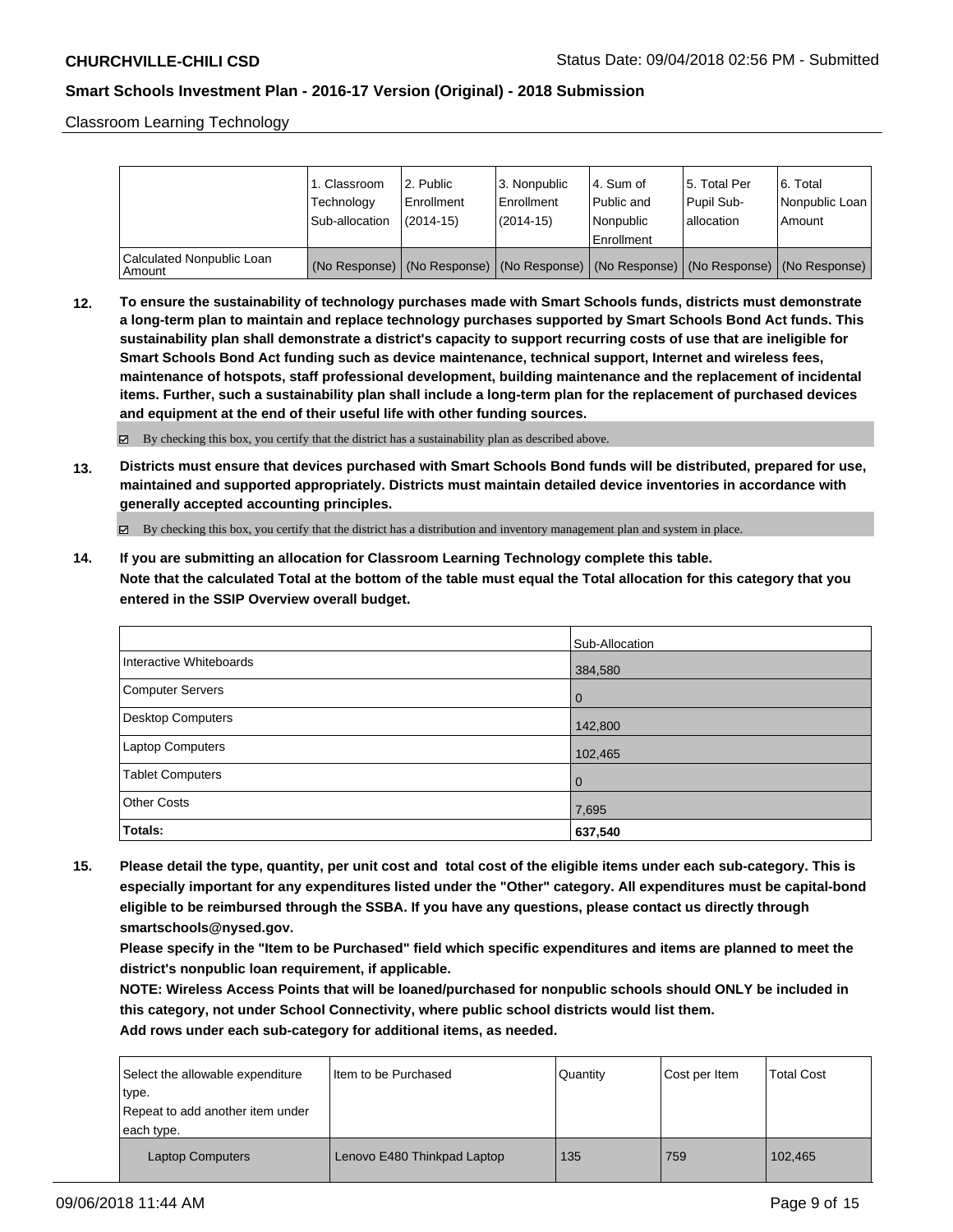Classroom Learning Technology

| Select the allowable expenditure | Item to be Purchased               | Quantity | Cost per Item | <b>Total Cost</b> |
|----------------------------------|------------------------------------|----------|---------------|-------------------|
| type.                            |                                    |          |               |                   |
| Repeat to add another item under |                                    |          |               |                   |
| each type.                       |                                    |          |               |                   |
| Interactive Whiteboards          | Recordex 65                        | 10       | 2,998         | 29,980            |
| Interactive Whiteboards          | Recordex 70                        | 90       | 3,625         | 326,250           |
| Interactive Whiteboards          | Recordex 75                        | 7        | 4,050         | 28,350            |
| <b>Other Costs</b>               | Lenovo ultraslim USB DVD Drive     | 135      | 57            | 7,695             |
| <b>Desktop Computers</b>         | Lenovo P320 Tiny Thinkcenter       | 102      | 1,222         | 124,644           |
|                                  | Desktop                            |          |               |                   |
| <b>Desktop Computers</b>         | Thinkcenter tiny-in-one 22 monitor | 102      | 178           | 18,156            |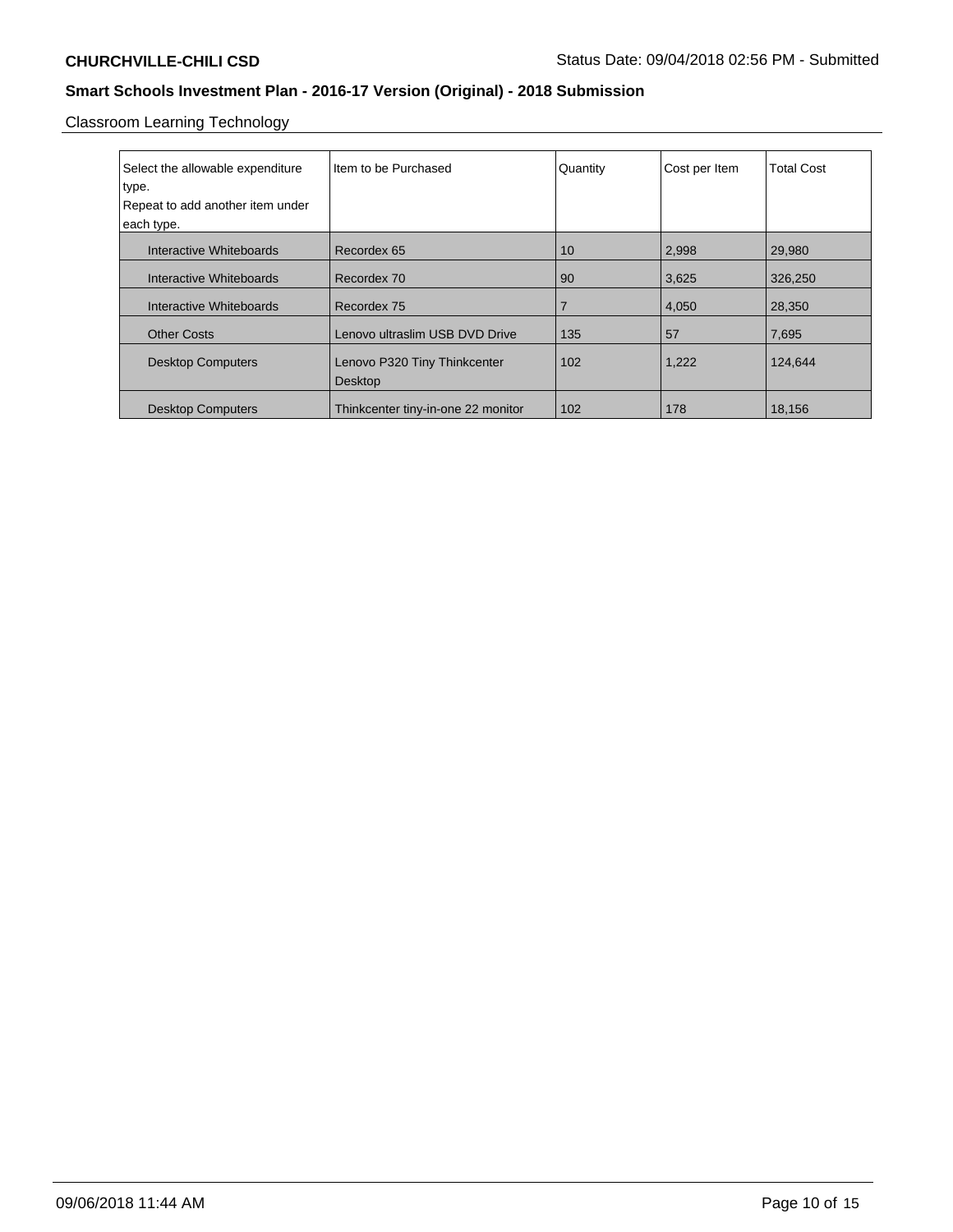### Pre-Kindergarten Classrooms

**1. Provide information regarding how and where the district is currently serving pre-kindergarten students and justify the need for additional space with enrollment projections over 3 years.**

(No Response)

- **2. Describe the district's plan to construct, enhance or modernize education facilities to accommodate prekindergarten programs. Such plans must include:**
	- **Specific descriptions of what the district intends to do to each space;**
	- **An affirmation that pre-kindergarten classrooms will contain a minimum of 900 square feet per classroom;**
	- **The number of classrooms involved;**
	- **The approximate construction costs per classroom; and**
	- **Confirmation that the space is district-owned or has a long-term lease that exceeds the probable useful life of the improvements.**

(No Response)

**3. Smart Schools Bond Act funds may only be used for capital construction costs. Describe the type and amount of additional funds that will be required to support ineligible ongoing costs (e.g. instruction, supplies) associated with any additional pre-kindergarten classrooms that the district plans to add.**

(No Response)

**4. All plans and specifications for the erection, repair, enlargement or remodeling of school buildings in any public school district in the State must be reviewed and approved by the Commissioner. Districts that plan capital projects using their Smart Schools Bond Act funds will undergo a Preliminary Review Process by the Office of Facilities Planning.**

**Please indicate on a separate row each project number given to you by the Office of Facilities Planning.**

| Project Number |  |
|----------------|--|
| (No Response)  |  |
|                |  |

**5. If you have made an allocation for Pre-Kindergarten Classrooms, complete this table.**

**Note that the calculated Total at the bottom of the table must equal the Total allocation for this category that you entered in the SSIP Overview overall budget.**

|                                          | Sub-Allocation |
|------------------------------------------|----------------|
| Construct Pre-K Classrooms               | (No Response)  |
| Enhance/Modernize Educational Facilities | (No Response)  |
| <b>Other Costs</b>                       | (No Response)  |
| Totals:                                  | 0              |

**6. Please detail the type, quantity, per unit cost and total cost of the eligible items under each sub-category. This is especially important for any expenditures listed under the "Other" category. All expenditures must be capital-bond eligible to be reimbursed through the SSBA. If you have any questions, please contact us directly through smartschools@nysed.gov.**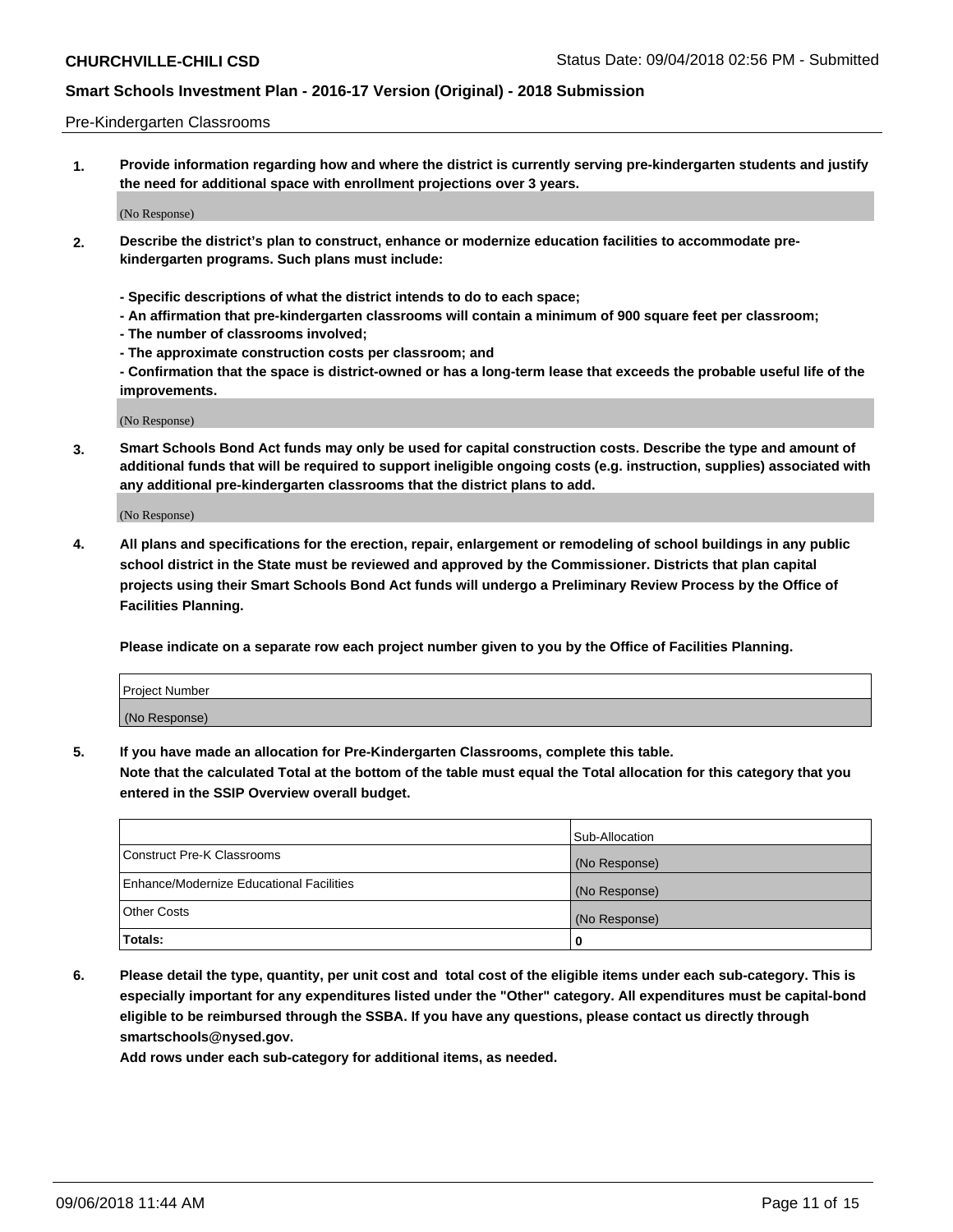Pre-Kindergarten Classrooms

| Select the allowable expenditure | Item to be purchased | Quantity      | Cost per Item | <b>Total Cost</b> |
|----------------------------------|----------------------|---------------|---------------|-------------------|
| type.                            |                      |               |               |                   |
| Repeat to add another item under |                      |               |               |                   |
| each type.                       |                      |               |               |                   |
| (No Response)                    | (No Response)        | (No Response) | (No Response) | (No Response)     |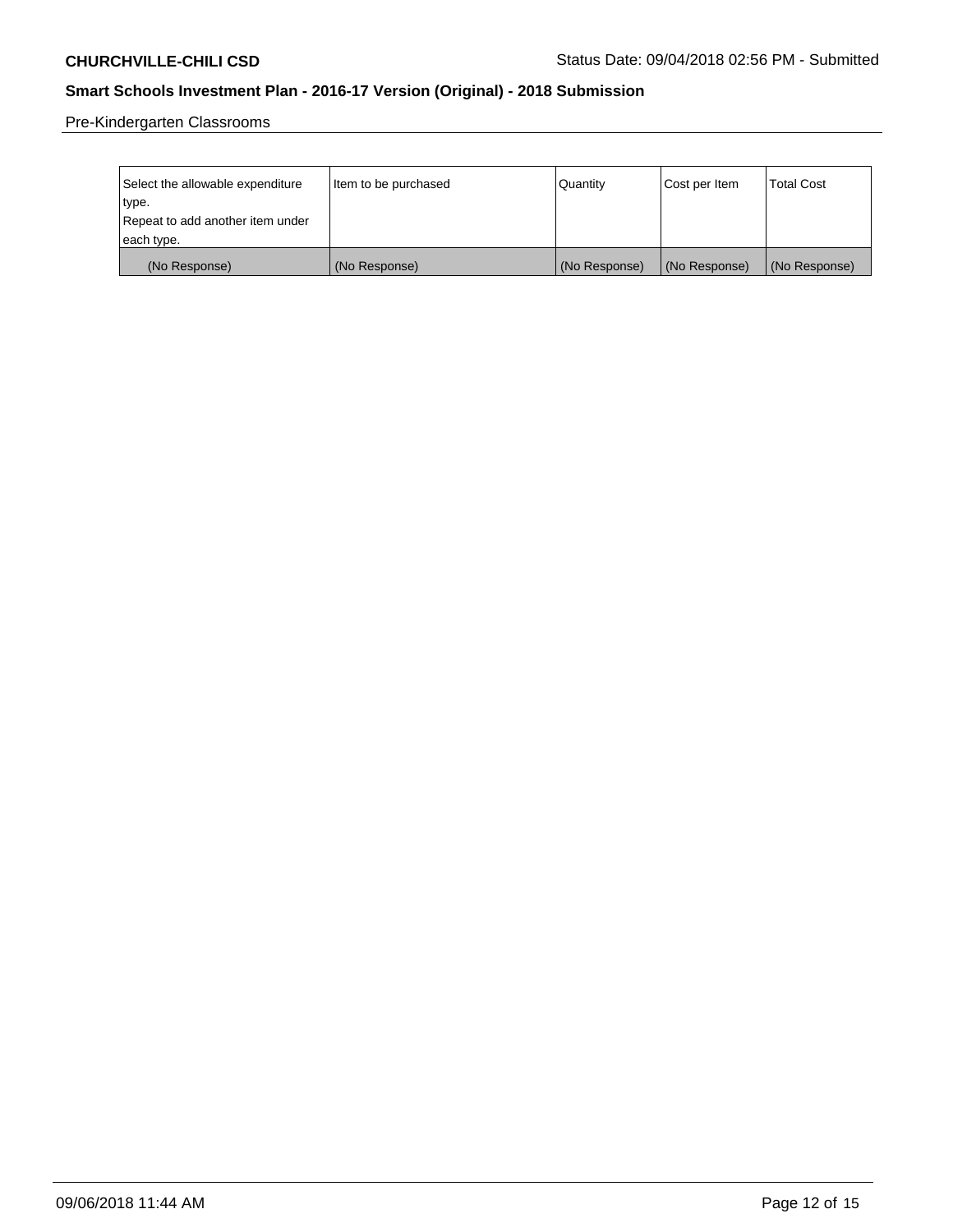Replace Transportable Classrooms

**1. Describe the district's plan to construct, enhance or modernize education facilities to provide high-quality instructional space by replacing transportable classrooms.**

(No Response)

**2. All plans and specifications for the erection, repair, enlargement or remodeling of school buildings in any public school district in the State must be reviewed and approved by the Commissioner. Districts that plan capital projects using their Smart Schools Bond Act funds will undergo a Preliminary Review Process by the Office of Facilities Planning.**

**Please indicate on a separate row each project number given to you by the Office of Facilities Planning.**

| Project Number |  |
|----------------|--|
|                |  |
|                |  |
|                |  |
|                |  |
| (No Response)  |  |
|                |  |
|                |  |
|                |  |

**3. For large projects that seek to blend Smart Schools Bond Act dollars with other funds, please note that Smart Schools Bond Act funds can be allocated on a pro rata basis depending on the number of new classrooms built that directly replace transportable classroom units.**

**If a district seeks to blend Smart Schools Bond Act dollars with other funds describe below what other funds are being used and what portion of the money will be Smart Schools Bond Act funds.**

(No Response)

**4. If you have made an allocation for Replace Transportable Classrooms, complete this table. Note that the calculated Total at the bottom of the table must equal the Total allocation for this category that you entered in the SSIP Overview overall budget.**

|                                                | Sub-Allocation |
|------------------------------------------------|----------------|
| Construct New Instructional Space              | (No Response)  |
| Enhance/Modernize Existing Instructional Space | (No Response)  |
| <b>Other Costs</b>                             | (No Response)  |
| Totals:                                        | 0              |

**5. Please detail the type, quantity, per unit cost and total cost of the eligible items under each sub-category. This is especially important for any expenditures listed under the "Other" category. All expenditures must be capital-bond eligible to be reimbursed through the SSBA. If you have any questions, please contact us directly through smartschools@nysed.gov.**

| Select the allowable expenditure | Item to be purchased | l Quantitv    | Cost per Item | <b>Total Cost</b> |
|----------------------------------|----------------------|---------------|---------------|-------------------|
| type.                            |                      |               |               |                   |
| Repeat to add another item under |                      |               |               |                   |
| each type.                       |                      |               |               |                   |
| (No Response)                    | (No Response)        | (No Response) | (No Response) | (No Response)     |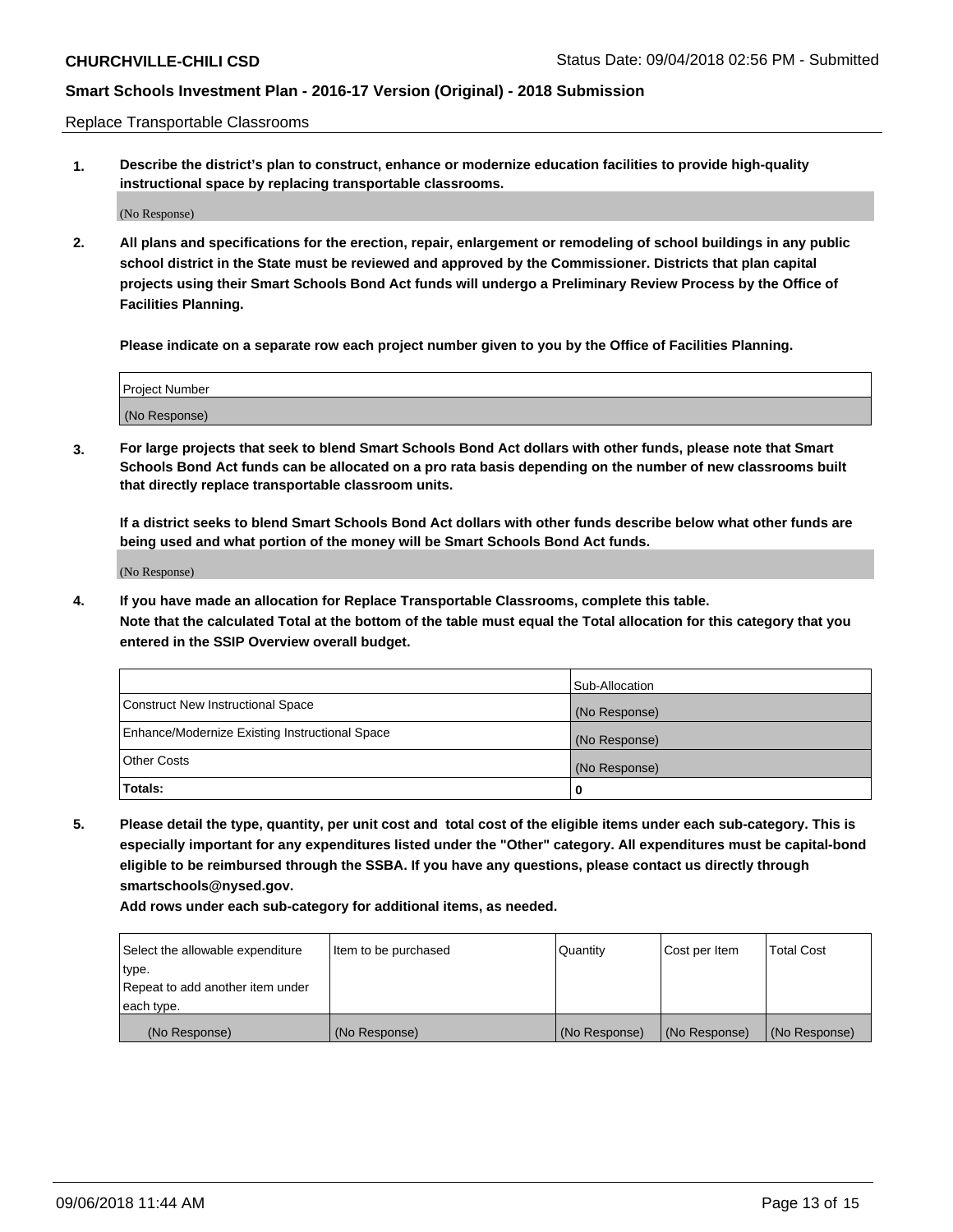High-Tech Security Features

**1. Describe how you intend to use Smart Schools Bond Act funds to install high-tech security features in school buildings and on school campuses.**

(No Response)

**2. All plans and specifications for the erection, repair, enlargement or remodeling of school buildings in any public school district in the State must be reviewed and approved by the Commissioner. Districts that plan capital projects using their Smart Schools Bond Act funds will undergo a Preliminary Review Process by the Office of Facilities Planning.** 

**Please indicate on a separate row each project number given to you by the Office of Facilities Planning.**

| <b>Project Number</b> |  |
|-----------------------|--|
| (No Response)         |  |

- **3. Was your project deemed eligible for streamlined Review?**
	- Yes
	- $\square$  No
- **4. Include the name and license number of the architect or engineer of record.**

| <b>Name</b>   | License Number |
|---------------|----------------|
| (No Response) | (No Response)  |

**5. If you have made an allocation for High-Tech Security Features, complete this table.**

**Note that the calculated Total at the bottom of the table must equal the Total allocation for this category that you entered in the SSIP Overview overall budget.**

|                                                      | Sub-Allocation |
|------------------------------------------------------|----------------|
| Capital-Intensive Security Project (Standard Review) | (No Response)  |
| <b>Electronic Security System</b>                    | (No Response)  |
| <b>Entry Control System</b>                          | (No Response)  |
| Approved Door Hardening Project                      | (No Response)  |
| <b>Other Costs</b>                                   | (No Response)  |
| Totals:                                              | 0              |

**6. Please detail the type, quantity, per unit cost and total cost of the eligible items under each sub-category. This is especially important for any expenditures listed under the "Other" category. All expenditures must be capital-bond eligible to be reimbursed through the SSBA. If you have any questions, please contact us directly through smartschools@nysed.gov.**

| Select the allowable expenditure | Item to be purchased | Quantity      | Cost per Item | <b>Total Cost</b> |
|----------------------------------|----------------------|---------------|---------------|-------------------|
| type.                            |                      |               |               |                   |
| Repeat to add another item under |                      |               |               |                   |
| each type.                       |                      |               |               |                   |
| (No Response)                    | (No Response)        | (No Response) | (No Response) | (No Response)     |